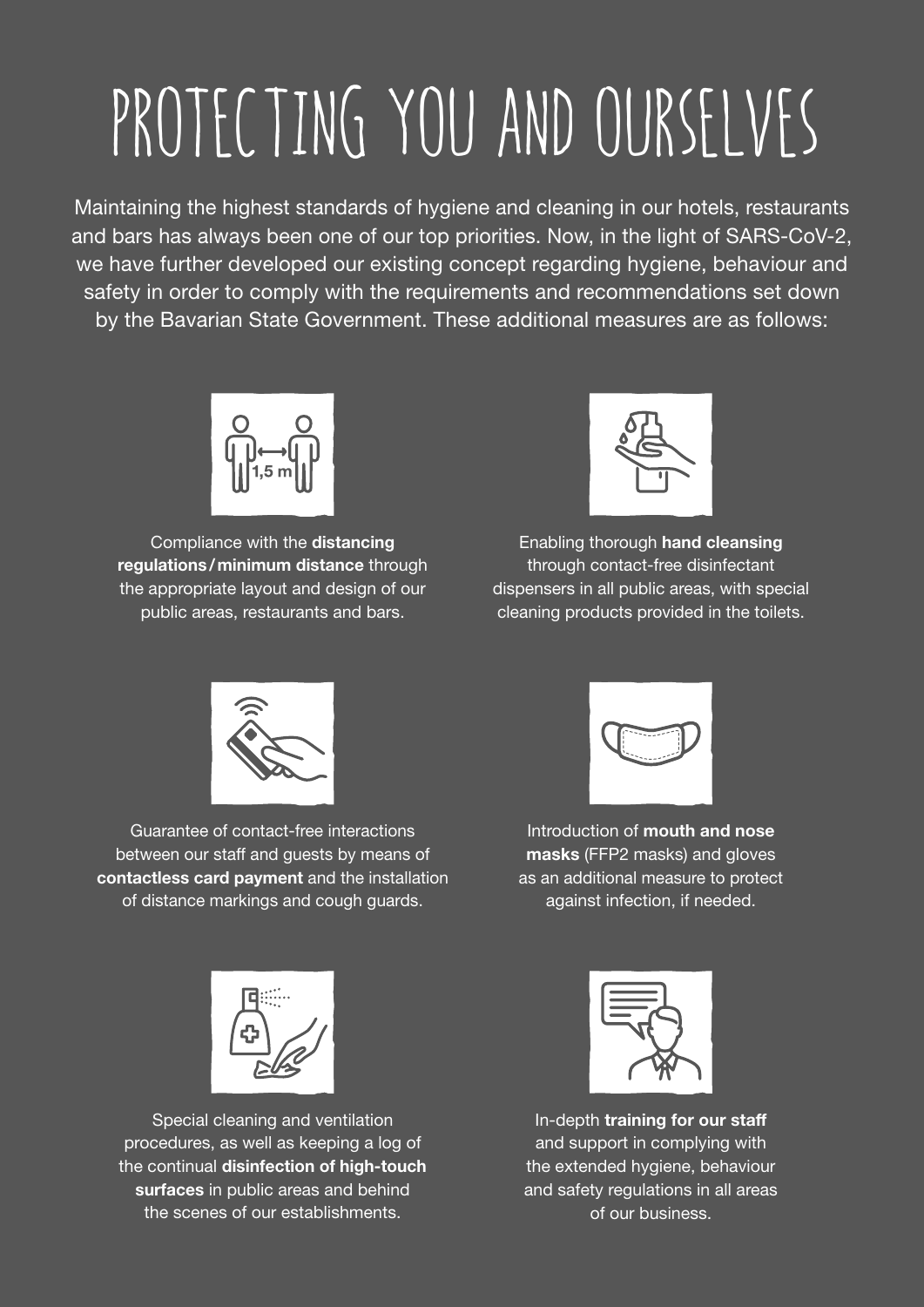## Increased hygiene standards in our hotels

HOTEL ROOMS are subject to special cleaning and disinfection standards. Higher standards of hygiene apply to the washing and changing of bedding and towels. The intervals between room cleanings will be adjusted flexibly according to the wishes of our guests; in so doing, we ensure that the same staff always clean the same storey of the building. SuitePads (digital folders for guests) give our guests contactless access to information and our services from their hotel room.

Furniture in PUBLIC AREAS is more widely spaced to comply with the current distancing regulations and is cleaned and disinfected at more frequent intervals. Special attention is paid to points of frequent contact, such as handrails, door handles, lift buttons and key cards. A progressive ventilation system secures air exchange rates above statutory safety measure standards; added air purifying filter relieve the air safely from viruses and bacteria. We are able to offer a completely contactless check-in and check-out for our guests.

NON-PUBLIC AREAS, which are for staff only, are treated with exactly the same standards of hygiene and cleaning. In particular, we ensure that areas in frequent use, e.g. entrances, exits and offices, are disinfected regularly.

## Increased hygiene standards in our bars and restaurants

SERVICE AREAS must be occupied in compliance with the current distancing regulations. Our service staff will allocate our customers a place to sit. A reservation is required for our restaurants in order to prevent a flux of customers. A progressive ventilation system secures air exchange rates above statutory safety measure standards; added air purifying filter relieve the air safely from viruses and bacteria. All contact areas and items that are frequently touched, e.g. menus or salt and pepper shakers, are treated to meet the higher standards of cleaning and carefully disinfected before each new occupancy. We ensure that our service and kitchen staff remain in the same team for each restaurant and bar. Food and beverages are also available to take away.

KITCHEN AREAS have always been subject to special standards of hygiene. We follow measures designed to prevent infection during the preparation of food and the cleaning of crockery, cutlery and glasses. By means of continual quality management and staff training, we are able to ensure compliance with these requirements on an on-going basis.



**Platzl Hotel** Restaurant Pfistermühle Ayinger am Platzl Platzl Karree Boden & Bar Josefa Bar & Kaffee

**Marias Platzl Hotel** Kreszenz<sup>4</sup> - Der Saal Ayinger in der Au